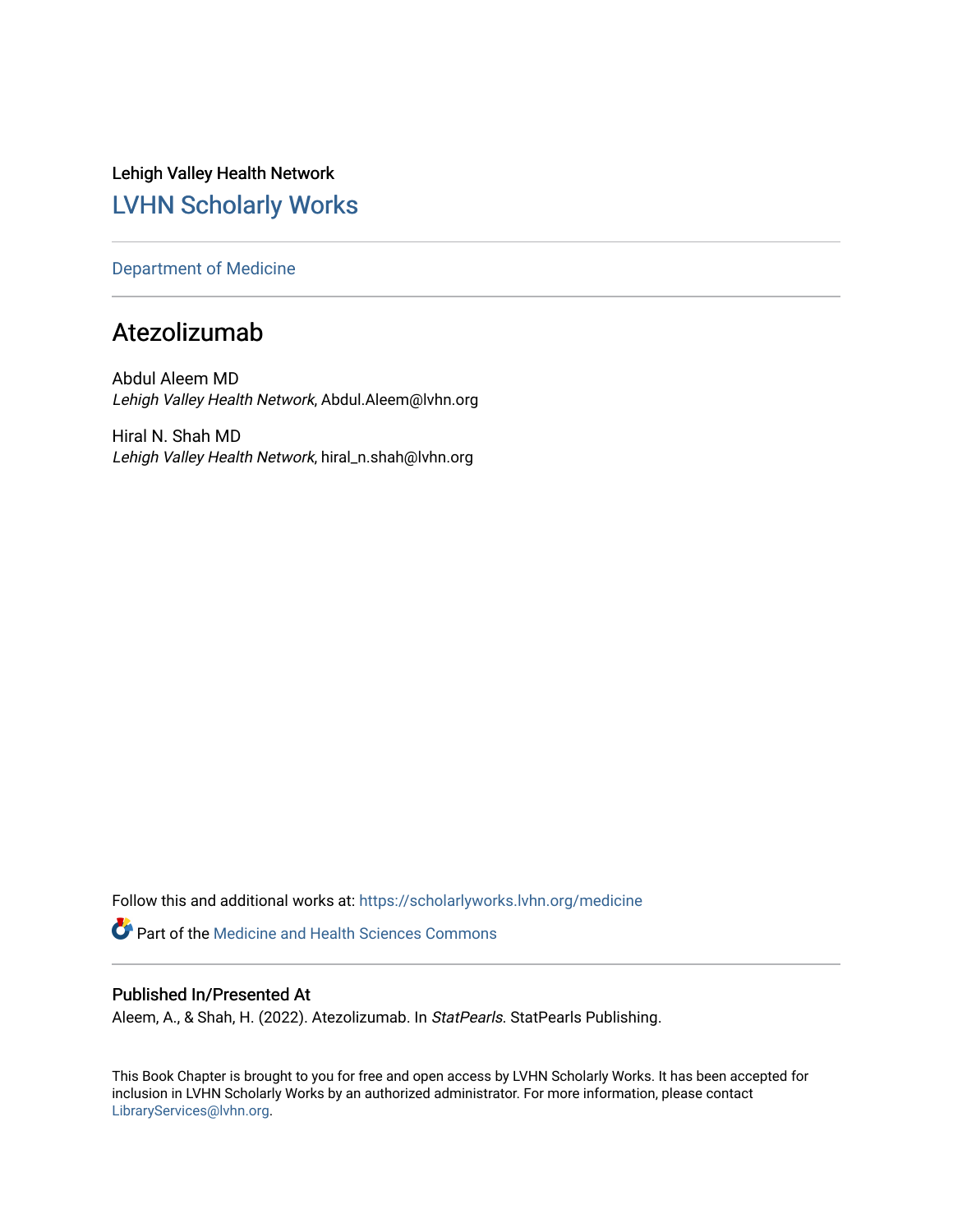# Atezolizumab

Aleem A, Shah H.

# Continuing Education Activity

Atezolizumab is a humanized IgG1 monoclonal anti-programmed death-ligand 1 (PD-L1) antibody that has been approved by the U.S Food Drug Administration (FDA) for various neoplastic conditions either as a single agent or in combination with other chemotherapeutic agents. Atezolizumab is a drug that is used in the management and treatment of various neoplastic conditions. It is in the monoclonal antibody class of medications. This activity covers the indications, contraindications, adverse events, and other therapeutic factors clinicians need to know to drive patient outcomes effectively.

# **Objectives:**

- Summarize mechanism of action of atezolizumab.
- Describe the adverse effects of atezolizumab.
- Review the pharmacokinetics and monitoring for immune-mediated adverse reactions related to atezolizumab.
- Outline the importance of an interprofessional team approach and care coordination when treating patients with atezolizumab.

Access free multiple choice [questions](https://www.statpearls.com/account/trialuserreg/?articleid=130748&utm_source=pubmed&utm_campaign=reviews&utm_content=130748) on this topic.

# **Indications**

Atezolizumab is a humanized IgG1 monoclonal anti-programmed death-ligand 1 (PD-L1) antibody that has been approved by the U.S Food Drug Administration (FDA) for various neoplastic conditions either as a single agent or in combination with other chemotherapeutic agents. Atezolizumab is FDA approved for the following neoplastic conditions[:\[1\]](#page-5-0)

### **Locally Advanced or Metastatic Urothelial Carcinoma**

- Atezolizumab, as a single agent, is indicated in patients with locally advanced or metastatic urothelial carcinoma.
	- Who are ineligible for cisplatin-containing chemotherapy with a level of tumor PD-L1 expression, or
	- Are ineligible for any platinum-containing chemotherapy irrespective of their PD-L1expression status, or
	- Have the progression of their disease during or following any platinum-containing chemotherapy or within 12 months of neoadjuvant or adjuvant chemotherapy[\[2\]](#page-5-1)[\[3\]](#page-5-2)[\[2\]](#page-5-1)

### **Extensive-stage Small Cell Lung Cancer**

Atezolizumab, in combination with carboplatin and etoposide, is indicated as the first-line treatment of adult patients with extensive-stage small-cell lung cancer.[\[4\]](#page-5-3)

### **Metastatic Non-small-cell Lung Cancer (NSCLC)**

- Atezolizumab, as a single agent, is indicated in patients with metastatic NSCLC with high PD-L1 expression, regardless of histologic type.
- Atezolizumab, in combination with bevacizumab plus chemotherapy (paclitaxel and carboplatin), is indicated for the first-line treatment of adult patients with metastatic non-squamous NSCLC regardless of PD-L1 expression and (epidermal growth factor receptor)EGFR or anaplastic lymphoma kinase (ALK) genomic tumor alterations.
- Atezolizumab in combination with nanoparticle albumin-bound paclitaxel and carboplatin is indicated for the first-line treatment of adult patients with metastatic non-squamous NSCLC with no EGFR or ALK genomic tumor aberrations.
- Atezolizumab as a single agent is indicated for treating adult patients with metastatic NSCLC who have disease progression during or despite receiving platinum-containing chemotherapy.[\[4\]](#page-5-3)[\[5\]](#page-5-4)

# **Metastatic Triple-negative Breast Cancer**

Atezolizumab, in combination with nanoparticle albumin-bound paclitaxel, is indicated for the treatment of adult patients with unresectable locally advanced or metastatic triple-negative breast cancer whose tumors express PD-L1.[\[6\]](#page-5-5)

# **Unresectable or Metastatic Hepatocellular Carcinoma**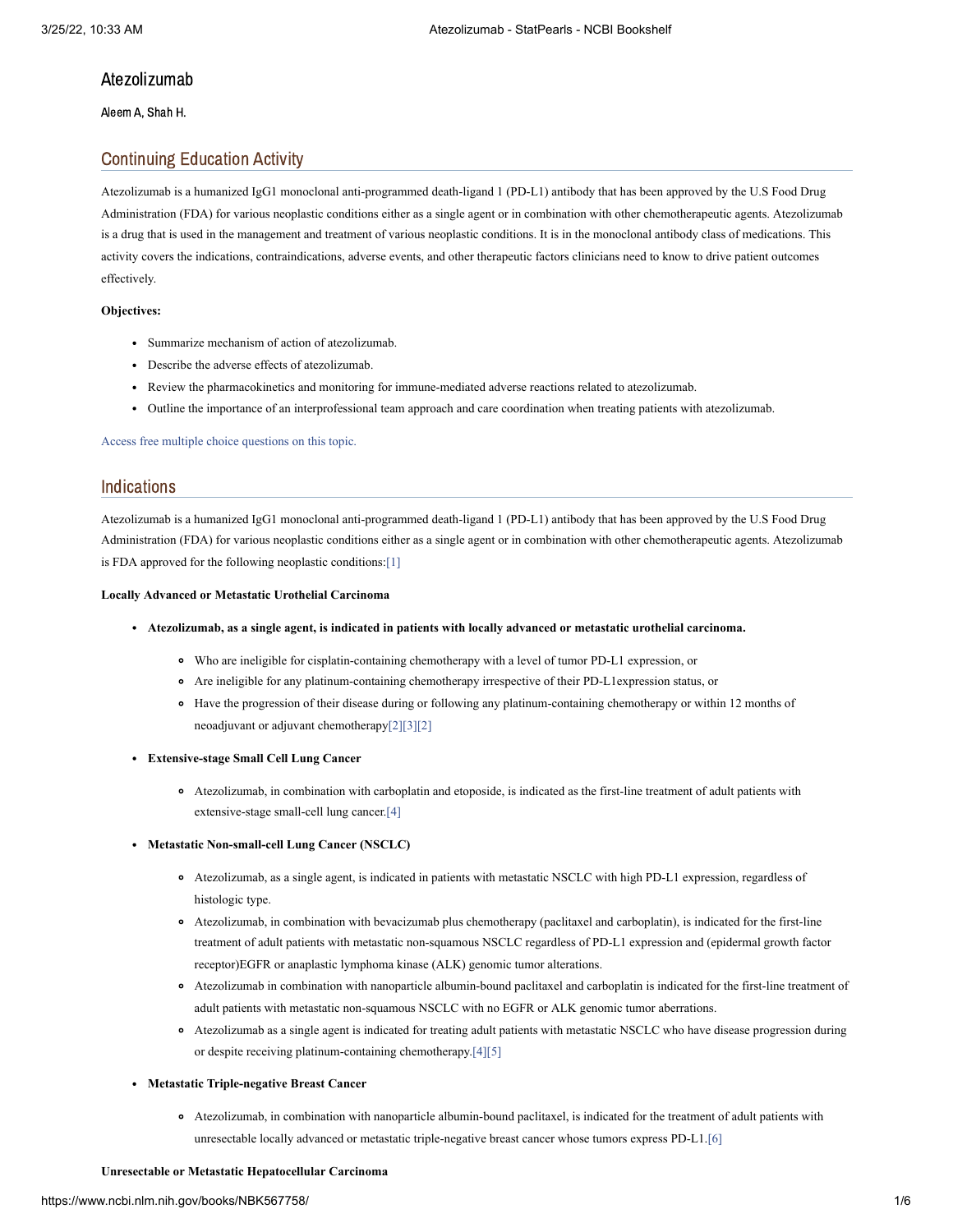Atezolizumab, in combination with bevacizumab, is indicated to treat patients with unresectable or metastatic hepatocellular carcinoma (HCC) who have not previously received treatment with chemotherapy.[\[7\]](#page-5-6)

# **Unresectable or Metastatic Melanoma**

Atezolizumab, in combination with vemurafenib and cobimetinib, is indicated to treat patients with BRAF mutation-positive unresectable or metastatic melanoma.[\[8\]](#page-5-7)

# Mechanism of Action

Many immune and tumor-infiltrating cells express programmed death-ligand 1 (PD-L1), that negatively regulates the cytotoxic T-lymphocyte activation by binding to the programmed death-1 (PD-1) and B7.1 (CD80) receptors that cause suppression of T-cell migration, proliferation, and secretion of cytotoxic mediators leading to inhibited tumor cell killing.[\[9\]](#page-6-0)

Data from many clinical trials have shown that agents targeted at the PD-L1/PD-1 molecular pathway can induce antitumor activity early and across multiple neoplastic conditions. Atezolizumab is a humanized monoclonal anti-programmed death-ligand 1 (PD-L1) antibody that inhibits PD-L1– programmed death 1 (PD-1) PD-L1–B7-1 signaling, thereby resulting in tumor-specific cytotoxic T-cell immunity.[\[10\]](#page-6-1)

# Administration

Atezolizumab is FDA-approved for intravenous use only. It is available in two different concentrated strength solutions of 840 mg/14 mL (60 mg/mL) and 1200 mg/20 mL (60 mg/mL) in a single-dose vial. Atezolizumab is recommended to be administered as an IV infusion after dilution with 0.9 % sodium chloride injection. The infusion's initial rate should be over 60 minutes, and if well tolerated, subsequent doses can be administered over 30 minutes. Patients should be closely monitored for infusion-related reactions, based on the severity of which the infusion rate must be interrupted temporarily, or the infusion rate must be slowed or permanently discontinued.

Dosing is generally 1200 mg IV every three weeks for most indicated cancers (unresectable or metastatic melanoma dosing is 840 mg IV every two weeks); depending on the diagnosis and institution, dosing can vary from this standard regiment. The clinician should always consult the drug package insert and institutional protocols before designing a dosing regimen for any patient.

# Adverse Effects

As with other approved PD-1/PD-L1-targeted therapies, the use of atezolizumab can be associated with immune-mediated adverse events (imAEs), which can be severe or fatal and involve any organ system manifesting as described below.[\[11\]](#page-6-2)[\[12\]](#page-6-3)[\[13\]](#page-6-4)

### **Infusion-related Reactions**

Anaphylaxis and hypersensitivity

# **Immune-mediated Colitis**

- Immune-mediated colitis is characterized by signs and symptoms of diarrhea or increased ostomy output, colitis, and or perforation. All other etiologies of diarrhea and colitis should be excluded, including endoscopic evaluation. Based on the clinical and endoscopic severity, immune-mediated colitis is classified into four different grades:
	- **Grade 1**: < 4 stools per day or mild increase in ostomy output compared to baseline
	- **Grade 2**: 4 to 6 stools per day or moderate increase in ostomy output compared to baseline (compared with baseline) and/or colitis symptoms
	- **Grade 3**: ≥7 stools per day or severe increase in ostomy output compared to baseline with colitis
	- **Grade 4**: Severe colitis resulting in bowel perforation requiring urgent surgical intervention

# **Immune-mediated Cutaneous Adverse Effects**

- Immune-mediated cutaneous adverse reactions are common and manifest as itching, maculopapular rash, lichenoid reactions, vitiligo, and pruritus.
- Based on the clinical severity and percentage of involvement of the body surface area, they are classified into four grades:
	- **Grade 1**: asymptomatic with macules/papules involving <10% of the body surface area
	- **Grade 2**: macules/papules involving 10% to 30% of the body surface area with or without symptoms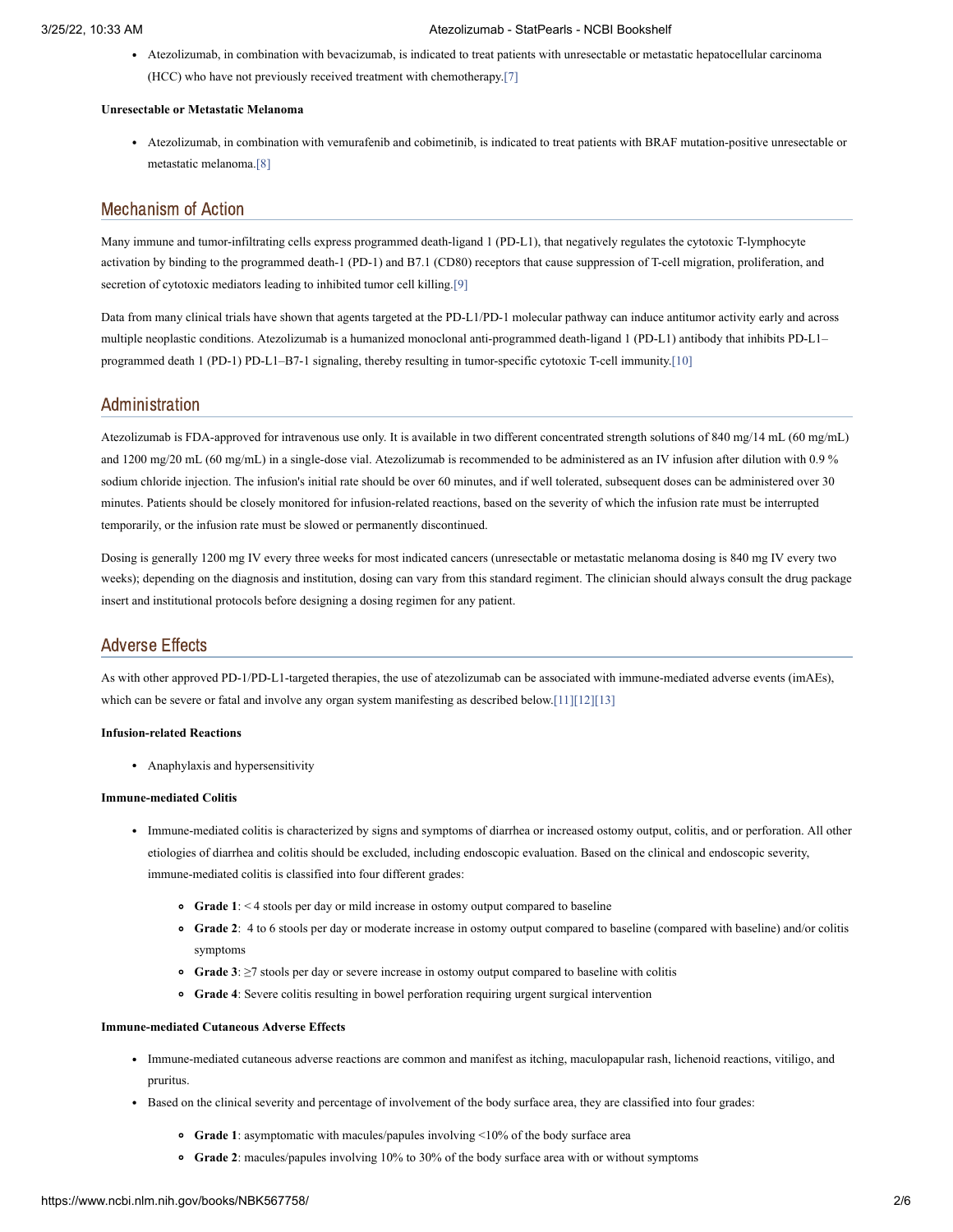- **Grade 3**: macules/papules involving >30% of the body surface area with or without symptoms
- **Grade 4**: Severe cutaneous reactions such as Stevens-Johnson syndrome, TEN, and bullous dermatitis covering >30% of BSA and requiring intensive care unit (ICU) admission.

#### **Immune-mediated Endocrinopathies**

Immune-mediated endocrinopathies can present with signs and symptoms of adrenal insufficiency, thyroiditis, hypothyroidism, hyperthyroidism, hypophysitis, and diabetes, either alone related to one endocrine organ or in combination.

### **Immune-mediated Hepatitis**

- Immune-Mediated Hepatitis typically manifests with elevation in liver function tests.
- Based on the severity of liver test abnormalities and hepatic dysfunction, immune-mediated hepatitis is classified into four types:
	- **Grade 1**: Elevation of AST/ALT < 3 times the upper limit of normal(ULN) and/or total bilirubin <1.5 times ULN
	- **Grade 2**: Elevation of AST/ALT 3 to 5 times ULN and/or total bilirubin >1.5 to ≤ 3 times ULN
	- **Grade 3**: Elevation of AST/ALT AST/ALT > 5 to 20 times ULN and/or total bilirubin 3–10x ULN
	- **Grade 4**: AST/ALT > 20x ULN, and/or total bilirubin >10x ULN associated with signs and symptoms of liver dysfunction.

### **Immune-mediated Pneumonitis or Interstitial Lung Disease**

- Immune-Mediated pneumonitis is characterized by nonproductive cough, shortness of breath, and radiological abnormalities of the lung.
- Based on clinical severity and radiological involvement, immune-mediated pneumonitis is classified into four different types:
	- **Grade 1**: asymptomatic and limited to <25% involvement of the lung parenchyma or one lobe of the lung
	- **Grade 2**: moderate symptoms and involvement of 25 to 50% of the lung parenchyma or more than one lobe of the lung
	- Grade 3: severe symptoms and involvement of >50% of the lung parenchyma or all lung lobes
	- **Grade 4**: acute respiratory distress requiring mechanical ventilation.

### **Immune-mediated Renal Dysfunction and Nephritis**

- Immune-mediated renal dysfunction typically manifests with increased creatinine levels and is graded into four types of severity based on the renal function:
	- **Grade 1**: An increase in creatinine level >0.3 mg/dL or 1.5 to 2.0 times compared to a baseline value
	- **Grade 2**: An increase in creatinine level 2 to 3 times compared to a baseline value
	- **Grade 3**: An increase in creatinine level >4.0 mg/dL or >3 times compared to a baseline value
	- **Grade 4**: Worsening renal function requiring hemodialysis)

### **Immune-mediated Neurological Toxicities**

The incidence of immune-mediated neurological toxicity is 1 % and is characterized by clinical symptoms of polyneuropathy, facial nerve palsy, aseptic meningitis, transverse myelitis, myasthenia gravis, Guillain Barre syndrome(GBS), or posterior reversible leukoencephalopathy.

Other common adverse reactions that occurred with atezolizumab as a single agent in clinical trials participants include[:\[14\]](#page-6-5)[\[4\]](#page-5-3)

- Musculoskeletal (back pain, neck pain)
- Metabolism (decreased appetite, hyperglycemia, hyponatremia, hyperkalemia, hypermagnesemia, hypophosphatemia)
- Dermatologic (pruritus, rash)
- Respiratory (cough, dyspnea)
- General (fatigue, pyrexia, asthenia)
- Gastrointestinal (abdominal pain, diarrhea, constipation, nausea)
- Endocrine (hypothyroidism)
- Infectious (pneumonia, urinary tract infection)
- Blood/lymphatic (anemia, thrombocytopenia, lymphopenia)
- Hepatobiliary (elevated liver function tests)
- Renal (increase serum creatinine)

# Monitoring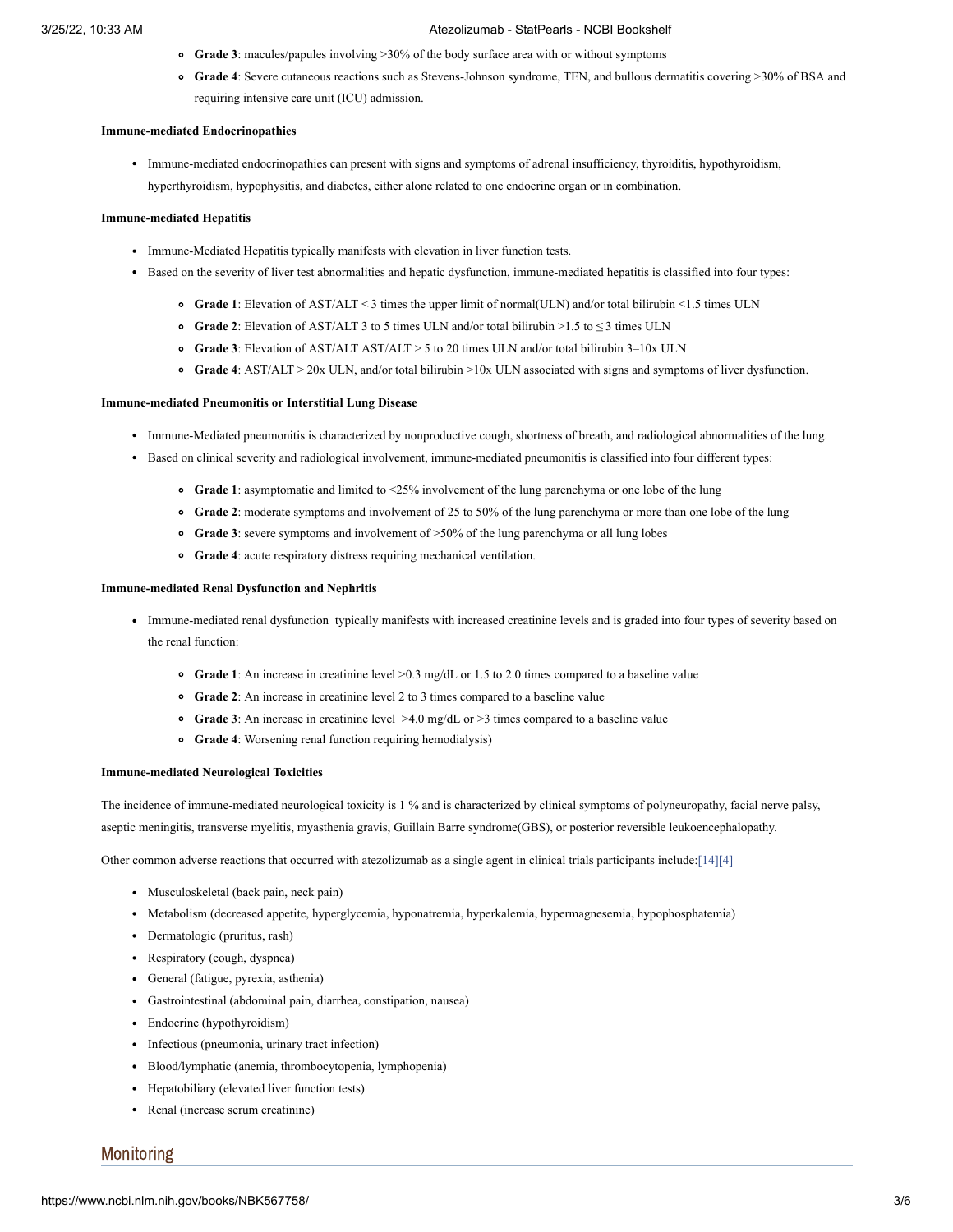Patients receiving atezolizumab are at risk of developing immune-mediated adverse reactions anytime during therapy and after treatment discontinuation. Early identification and management of imAEs are crucial in patients receiving atezolizumab[.\[15\]](#page-6-6)

- Patients should be monitored for signs and symptoms of exfoliative dermatological manifestations, autoimmune colitis, endocrinopathies, immune-mediated neurological and cardiovascular involvement.
- Laboratory tests such as blood glucose level, renal function, liver function, and thyroid function should be performed at baseline before initiation of treatment and during treatment to evaluate for new-onset diabetes, adverse reactions such as immune-mediated nephritis, immune-mediated hepatitis, and immune-mediated thyroid dysfunction, respectively.
- Atezolizumab must be held in Grade 2 immune-mediated adverse reactions and should be permanently discontinued in Grade 3 and Grade 4 immune-mediated adverse reactions unless indicated by the oncology team.

# **Toxicity**

There is no available data regarding the safety of atezolizumab in pediatric patients and pregnant or breastfeeding women.[\[12\]](#page-6-3)[\[11\]](#page-6-2) There is also no available data about the drug-drug interaction potential of atezolizumab[.\[13\]](#page-6-4)

#### **Immune-Mediated Colitis**

- Grade 1 colitis should be treated with symptomatic management.
- Atezolizumab must be held in Grade 2 and Grade 3 colitis, and patients should be started on steroids with a slow taper.
- Atezolizumab should be permanently discontinued in Grade 4 colitis.

### **Immune-Mediated Pneumonitis**

- Tapering corticosteroids is recommended if there is evidence of pneumonitis or interstitial lung disease on lung imaging.
- Atezolizumab should be held for Grade 2 pneumonitis and permanently discontinued if there is evidence of Grade 3 or 4 pneumonitis.

# **Immune-Mediated Hepatitis**

- After ruling out viral hepatitis and other etiologies of elevated liver function tests, atezolizumab must be held in Grade 2 hepatitis. Patients should be started on oral or IV steroids followed by a slow taper.
- Atezolizumab must be permanently discontinued in Grade 3 and 4 immune mediated-hepatitis, and patients should be started on IV steroids.

### **Immune-Mediated Endocrinopathies**

### **Thyroid Disorders**

- If clinically indicated, consider thyroid hormone replacement therapy in hypothyroidism or medical management of hyperthyroidism.
- **Adrenal Insufficiency/Hypophysitis**
	- Consider initiating stress dose corticosteroids and hormone replacement therapy as clinically indicated.

### **Type 1 Diabetes Mellitus**

- Consider starting insulin if indicated.
- **Atezolizumab should be held in Grades 2 to 4 endocrinopathies.**
- **Immune-mediated Renal Dysfunction and Nephritis**
	- Atezolizumab should be held with grade ≥2 toxicities, and corticosteroid administration should be considered.
- **Immune-mediated Cutaneous Adverse Reactions**
	- Topical steroids are indicated for Grade 1/Grade 2 toxicity.
	- Atezolizumab must be held in Grade 2 and Grade 3 toxicity; patients with Grade 2 toxicity should be treated with PO steroids.
	- Atezolizumab must be permanently discontinued in patients with Grade 4 immune toxicity, and patients should be treated with IV steroids in an intensive care unit(ICU)

# Enhancing Healthcare Team Outcomes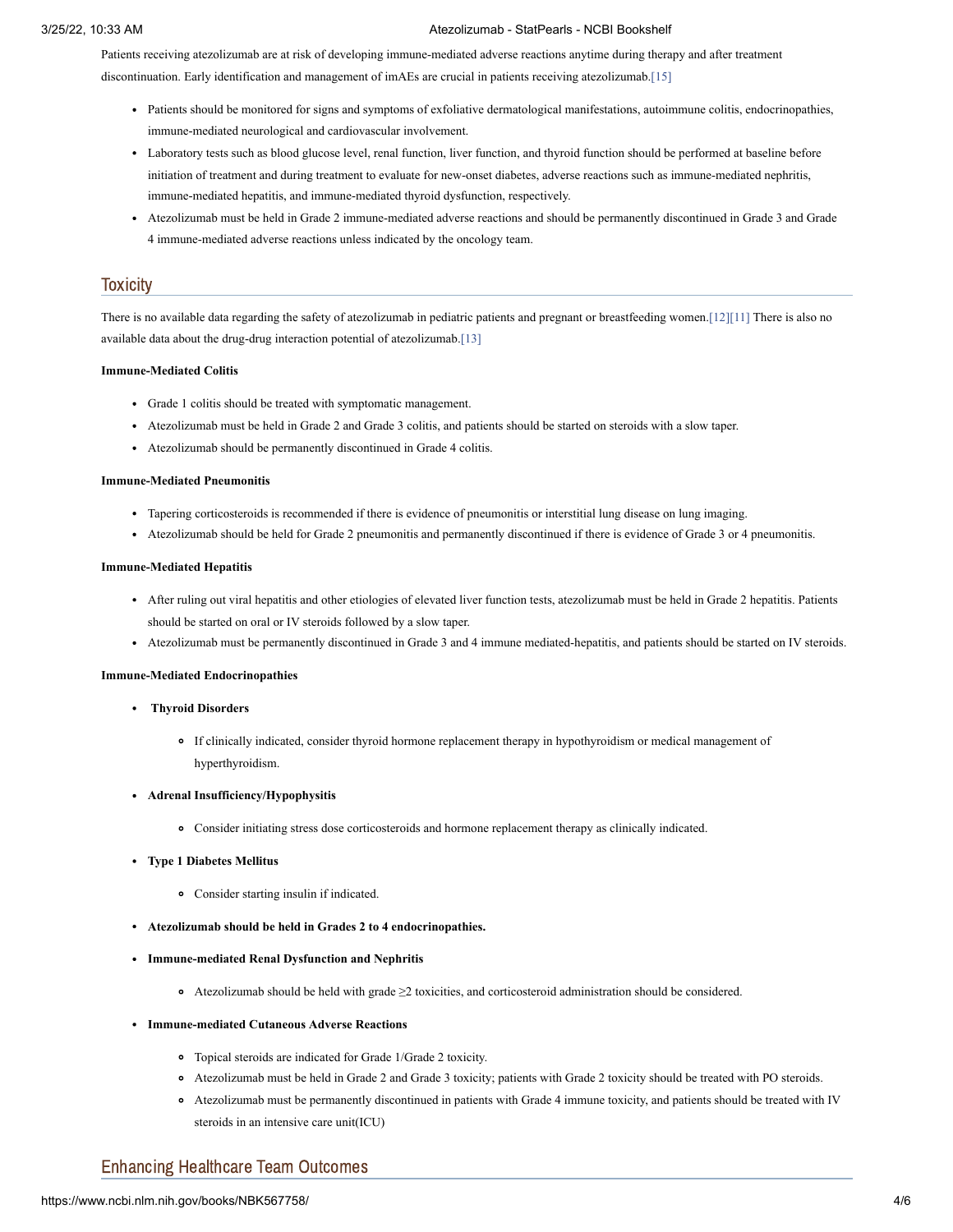Given its propensity to cause immune-mediated adverse reactions, the clinical use of atezolizumab requires an interprofessional team approach of healthcare professionals, including clinicians, nurses, and pharmacists. Clinicians prescribing this drug should educate their patients about the immediate and long-term adverse reactions. The clinical pharmacist should educate the nurse administering the drug infusion to the patients about the mechanism of action, recommended doses, and infusion-related adverse reactions of atezolizumab. Laboratory tests must be performed and reviewed before and during treatment with atezolizumab. This interprofessional approach will yield optimal therapeutic results. [Level 5]

There should be close communication between the ordering physician, the pharmacist, and the nurse about any infusion-related reactions or laboratory abnormalities related to the drug. Signs and symptoms of immune-mediated adverse reactions during treatment or long after discontinuation of atezolizumab should be monitored, and appropriate clinical investigations must be performed to rule out other etiologies. Detailed prescribing information for important dose management information specific to adverse reactions should be available for review at all times. Applicable clinical specialties must be promptly consulted. Such a holistic approach would lead to timely identification and management of this drug's potential side effects, resulting in improved outcomes.

# Review Questions

- Access free multiple choice [questions](https://www.statpearls.com/account/trialuserreg/?articleid=130748&utm_source=pubmed&utm_campaign=reviews&utm_content=130748) on this topic.
- [Comment](https://www.statpearls.com/articlelibrary/commentarticle/130748/?utm_source=pubmed&utm_campaign=comments&utm_content=130748) on this article.

# References

- <span id="page-5-0"></span>1. Horn L, Mansfield AS, Szczęsna A, Havel L, Krzakowski M, Hochmair MJ, Huemer F, Losonczy G, Johnson ML, Nishio M, Reck M, Mok T, Lam S, Shames DS, Liu J, Ding B, Lopez-Chavez A, Kabbinavar F, Lin W, Sandler A, Liu SV., IMpower133 Study Group. First-Line Atezolizumab plus Chemotherapy in Extensive-Stage Small-Cell Lung Cancer. N Engl J Med. 2018 Dec [06;379\(23\):2220-2229.](https://www.ncbi.nlm.nih.gov/pubmed/30280641) [PubMed: 30280641]
- <span id="page-5-1"></span>2. Balar AV, Galsky MD, Rosenberg JE, Powles T, Petrylak DP, Bellmunt J, Loriot Y, Necchi A, Hoffman-Censits J, Perez-Gracia JL, Dawson NA, van der Heijden MS, Dreicer R, Srinivas S, Retz MM, Joseph RW, Drakaki A, Vaishampayan UN, Sridhar SS, Quinn DI, Durán I, Shaffer DR, Eigl BJ, Grivas PD, Yu EY, Li S, Kadel EE, Boyd Z, Bourgon R, Hegde PS, Mariathasan S, Thåström A, Abidoye OO, Fine GD, Bajorin DF., IMvigor210 Study Group. Atezolizumab as first-line treatment in cisplatin-ineligible patients with locally advanced and metastatic urothelial carcinoma: a single-arm, multicentre, phase 2 trial. Lancet. 2017 Jan [07;389\(10064\):67-76.](https://www.ncbi.nlm.nih.gov/pubmed/27939400) [PMC free article: [PMC5568632](https://www.ncbi.nlm.nih.gov/pmc/articles/PMC5568632/?report=reader)] [PubMed: 27939400]
- <span id="page-5-2"></span>3. Necchi A, Joseph RW, Loriot Y, Hoffman-Censits J, Perez-Gracia JL, Petrylak DP, Derleth CL, Tayama D, Zhu Q, Ding B, Kaiser C, Rosenberg JE. Atezolizumab in platinum-treated locally advanced or metastatic urothelial carcinoma: post-progression outcomes from the phase II IMvigor210 study. Ann Oncol. 2017 Dec 01;28(12):3044-3050. [PMC free article: [PMC5834063\]](https://www.ncbi.nlm.nih.gov/pmc/articles/PMC5834063/?report=reader) [PubMed: [28950298\]](https://www.ncbi.nlm.nih.gov/pubmed/28950298)
- <span id="page-5-3"></span>4. Herbst RS, Giaccone G, de Marinis F, Reinmuth N, Vergnenegre A, Barrios CH, Morise M, Felip E, Andric Z, Geater S, Özgüroğlu M, Zou W, Sandler A, Enquist I, Komatsubara K, Deng Y, Kuriki H, Wen X, McCleland M, Mocci S, Jassem J, Spigel DR. Atezolizumab for First-Line Treatment of PD-L1-Selected Patients with NSCLC. N Engl J Med. 2020 Oct 01;383(14):1328-1339. [PubMed: [32997907](https://www.ncbi.nlm.nih.gov/pubmed/32997907)]
- <span id="page-5-4"></span>5. Socinski MA, Jotte RM, Cappuzzo F, Orlandi F, Stroyakovskiy D, Nogami N, Rodríguez-Abreu D, Moro-Sibilot D, Thomas CA, Barlesi F, Finley G, Kelsch C, Lee A, Coleman S, Deng Y, Shen Y, Kowanetz M, Lopez-Chavez A, Sandler A, Reck M., IMpower150 Study Group. Atezolizumab for First-Line Treatment of Metastatic Nonsquamous NSCLC. N Engl J Med. 2018 Jun 14;378(24):2288-2301. [PubMed: [29863955](https://www.ncbi.nlm.nih.gov/pubmed/29863955)]
- <span id="page-5-5"></span>6. Schmid P, Rugo HS, Adams S, Schneeweiss A, Barrios CH, Iwata H, Diéras V, Henschel V, Molinero L, Chui SY, Maiya V, Husain A, Winer EP, Loi S, Emens LA., IMpassion130 Investigators. Atezolizumab plus nab-paclitaxel as first-line treatment for unresectable, locally advanced or metastatic triple-negative breast cancer (IMpassion130): updated efficacy results from a randomised, double-blind, placebo-controlled, phase 3 trial. Lancet Oncol. 2020 Jan;21(1):44-59. [PubMed: [31786121\]](https://www.ncbi.nlm.nih.gov/pubmed/31786121)
- <span id="page-5-6"></span>7. Finn RS, Qin S, Ikeda M, Galle PR, Ducreux M, Kim TY, Kudo M, Breder V, Merle P, Kaseb AO, Li D, Verret W, Xu DZ, Hernandez S, Liu J, Huang C, Mulla S, Wang Y, Lim HY, Zhu AX, Cheng AL., IMbrave150 Investigators. Atezolizumab plus Bevacizumab in Unresectable Hepatocellular Carcinoma. N Engl J Med. 2020 May 14;382(20):1894-1905. [PubMed: [32402160](https://www.ncbi.nlm.nih.gov/pubmed/32402160)]
- <span id="page-5-7"></span>8. Gutzmer R, Stroyakovskiy D, Gogas H, Robert C, Lewis K, Protsenko S, Pereira RP, Eigentler T, Rutkowski P, Demidov L, Manikhas GM, Yan Y, Huang KC, Uyei A, McNally V, McArthur GA, Ascierto PA. Atezolizumab, vemurafenib, and cobimetinib as first-line treatment for unresectable advanced BRAF<sup>V600</sup> mutation-positive melanoma (IMspire150): primary analysis of the randomised, double-blind, placebo-controlled, phase 3 trial. Lancet. 2020 Jun 13;395(10240):1835-1844. [PubMed: [32534646\]](https://www.ncbi.nlm.nih.gov/pubmed/32534646)